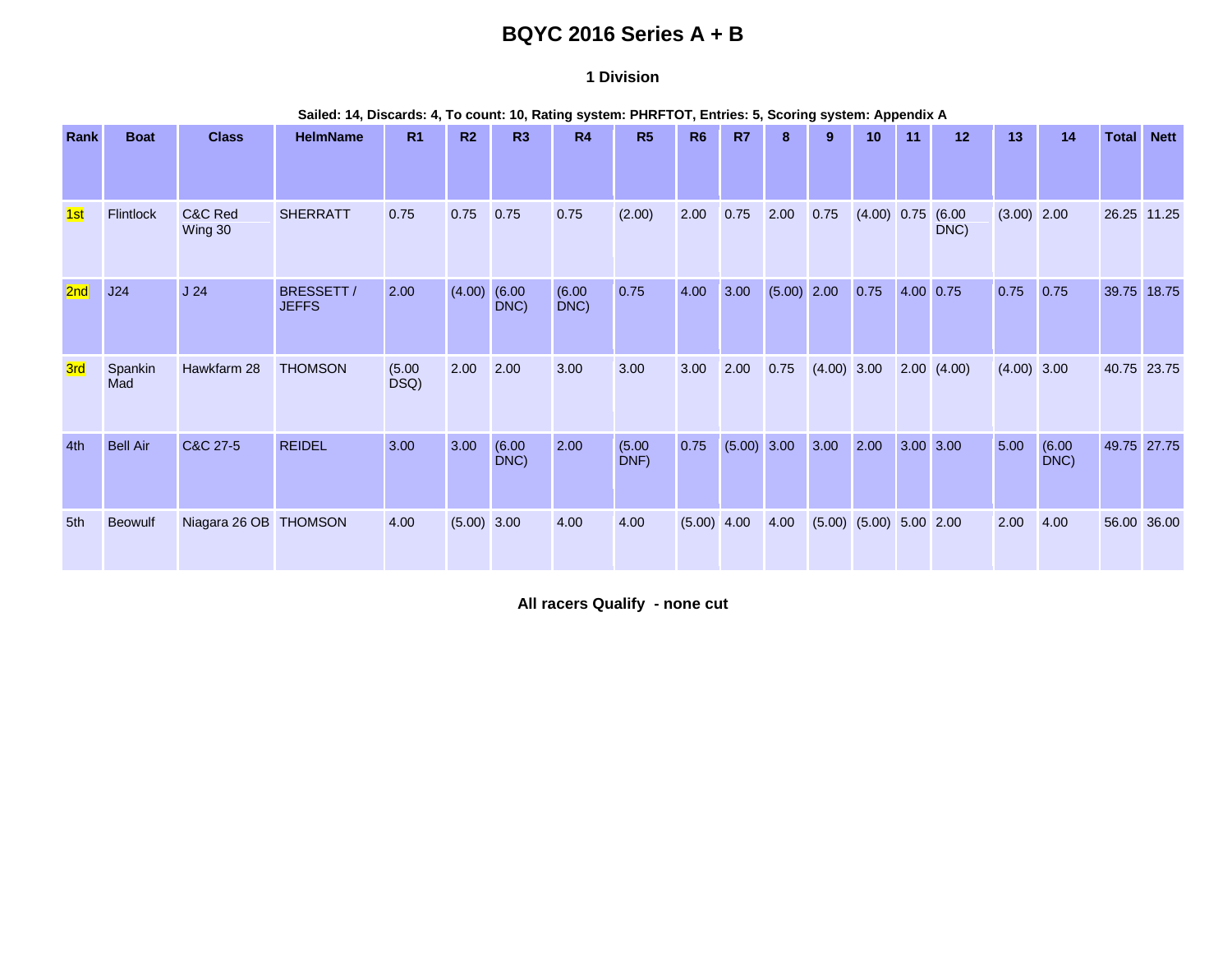## **2 Division**

| Rank | <b>Boat</b>      | <b>Class</b>                | <b>HelmName</b>  | R <sub>1</sub> | R <sub>2</sub> | R3             | R <sub>4</sub> | R5                 | <b>R6</b>          | <b>R7</b>          | 8                  | 9 <sup>°</sup> | 10                | 11             | 12                 | 13                 | 14                 | <b>Total</b> | <b>Nett</b> |
|------|------------------|-----------------------------|------------------|----------------|----------------|----------------|----------------|--------------------|--------------------|--------------------|--------------------|----------------|-------------------|----------------|--------------------|--------------------|--------------------|--------------|-------------|
| 1st  | Mocha<br>Magic   | C&C 27-3                    | <b>MCGARVEY</b>  | (6.00)<br>DNC) | 2.00           | (3.00)         | 2.00           | 2.00               | 0.75               | (3.00)             | 0.75               | 3.00           | 3.00              | 2.00           | (4.00)             | 3.00               | 2.00               |              | 36.50 20.50 |
| 2nd  | Meggie J         | Tanzer 26                   | <b>DOLAN</b>     | 0.75           | 0.75           | 0.75           | 0.75           | 0.75               | 2.00               | 0.75               | (6.00)<br>$DNC$ )  | (6.00)<br>DNC) | (6.00)<br>$DNC$ ) | (6.00)<br>DNC) | 6.00<br><b>DNC</b> | 6.00<br><b>DNC</b> | 6.00<br><b>DNC</b> |              | 48.50 24.50 |
|      |                  |                             |                  |                |                |                |                |                    |                    |                    |                    |                |                   |                |                    |                    |                    |              |             |
| 3rd  | Just Our<br>Pace | Paceship<br><b>PY 26 IB</b> | <b>CURTIS</b>    | 2.00           | 3.00           | 2.00           | (6.00)<br>DNC) | 3.00               | (4.00)             | (4.00)             | 3.00               | (6.00)<br>DNC) | 2.00              | 4.00           | 2.00               | 4.00               | 0.75               |              | 45.75 25.75 |
| 4th  | Patronus         | Tanzer 22                   | <b>MACDONALD</b> | (6.00)<br>DNC) | (6.00)<br>DNC) | 4.00           | 3.00           | (6.00)<br>DNC)     | 3.00               | 2.00               | 2.00               | 2.00           | (6.00)<br>DNC)    | 3.00           | 3.00               | 2.00               | 3.00               | 51.00 27.00  |             |
| 5th  | Lady in<br>Red   | Viking 22<br>Mod 2          | <b>DOYLE</b>     | (6.00)<br>DNC) | (6.00)<br>DNC) | (6.00)<br>DNC) | (6.00)<br>DNC) | 6.00<br><b>DNC</b> | 6.00<br><b>DNC</b> | 6.00<br><b>DNC</b> | 6.00<br><b>DNC</b> | 0.75           | 0.75              | 0.75           | 0.75               | 0.75               | 6.00<br><b>DNC</b> |              | 57.75 33.75 |
|      |                  |                             |                  |                |                |                |                |                    |                    |                    |                    |                |                   |                |                    |                    |                    |              |             |

#### **Sailed: 14, Discards: 4, To count: 10, Rating system: PHRFTOT, Entries: 5, Scoring system: Appendix A**

### **Reduced**

| <b>Rank</b>     | <b>Boat</b>      | <b>Class</b>                | <b>HelmName</b> | R <sub>1</sub> | R <sub>2</sub> | R3            | R <sub>4</sub> | R5             | <b>R6</b> | <b>R7</b>              | 8         | 9              | 10             | 11            | 12                                | 13 | 14 | <b>Total</b>          | <b>Nett</b> |
|-----------------|------------------|-----------------------------|-----------------|----------------|----------------|---------------|----------------|----------------|-----------|------------------------|-----------|----------------|----------------|---------------|-----------------------------------|----|----|-----------------------|-------------|
|                 |                  |                             |                 |                |                |               |                |                |           |                        |           |                |                |               |                                   |    |    |                       |             |
| 1st             | Mocha<br>Magic   | C&C 27-3                    | <b>MCGARVEY</b> | (4.00)<br>DNC) | 0.75           | $(2.00)$ 0.75 |                | 0.75           | 0.75      | $(2.00)$ 0.75 2.00     |           |                | 2.00           |               | 0.75 (3.00) 2.00 2.00 23.50 12.50 |    |    |                       |             |
| 2 <sub>nd</sub> | Just Our<br>Pace | Paceship PY 26 CURTIS<br>IB |                 | 0.75           | 2.00           | 0.75          | (4.00)<br>DNC) | 2.00           |           | $(3.00)$ $(3.00)$ 3.00 |           | (4.00)<br>DNC) | 0.75           | $3.00 \ 0.75$ |                                   |    |    | 3.00 0.75 30.75       | 16.75       |
| <b>3rd</b>      | Patronus         | Tanzer 22                   | MACDONALD (4.00 | DNC)           | (4.00)<br>DNC) | 3.00          | 2.00           | (4.00)<br>DNC) | 2.00      | 0.75                   | 2.00 0.75 |                | (4.00)<br>DNC) | 2.00 2.00     |                                   |    |    | 0.75 3.00 34.25 18.25 |             |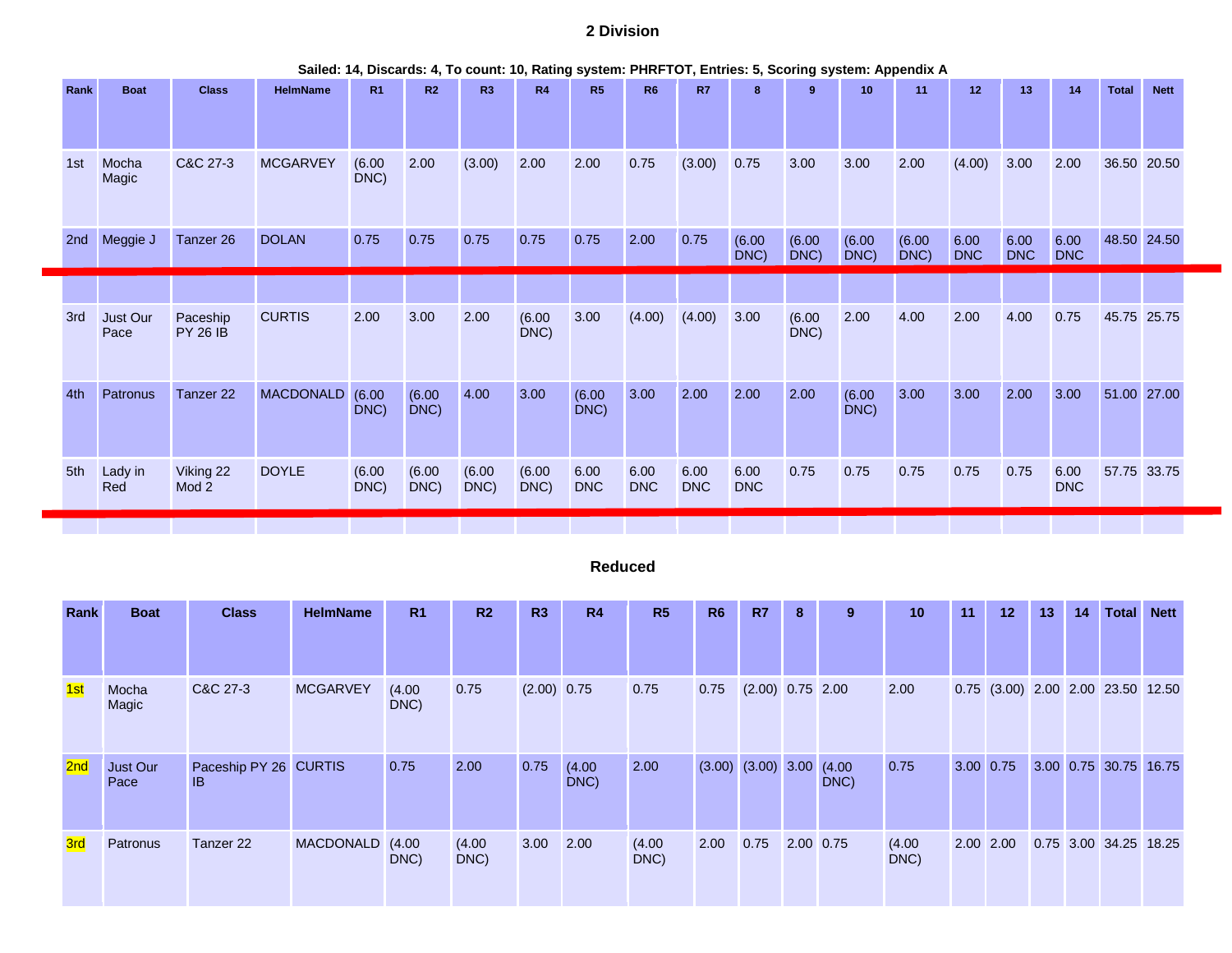# **3 Division**

| Sailed: 14, Discards: 4, To count: 10, Rating system: PHRFTOT, Entries: 12, Scoring system: Appendix A |  |  |  |  |  |  |
|--------------------------------------------------------------------------------------------------------|--|--|--|--|--|--|
|--------------------------------------------------------------------------------------------------------|--|--|--|--|--|--|

| Rank             | <b>Boat</b>            | <b>Class</b>                        | <b>HelmName</b> | R1                      | R2                 | R3              | <b>R4</b>          | R <sub>5</sub>      | R <sub>6</sub> | R7              | 8                                            | 9                       | 10                  | 11                  | 12                  | 13                  | 14                  | <b>Total</b>  | <b>Nett</b>   |
|------------------|------------------------|-------------------------------------|-----------------|-------------------------|--------------------|-----------------|--------------------|---------------------|----------------|-----------------|----------------------------------------------|-------------------------|---------------------|---------------------|---------------------|---------------------|---------------------|---------------|---------------|
| 1st              | Grayling               | Grampian<br>26 OB                   | <b>COOKE</b>    | 0.75                    | 0.75               | 0.75            | (2.00)             | 2.00                | (5.00)         | 2.00            | (6.00)                                       | 0.75                    | 2.00                | 0.75                | 0.75                | (13.00)<br>DNC)     | 0.75                | 37.25         | 11.25         |
| 2 <sub>nd</sub>  | Dream<br>Weaver        | Tanzer <sub>26</sub>                | <b>LLOYST</b>   | (5.00)                  | (5.00)             | 3.00            | 0.75               | 0.75                | 0.75           | 4.00            | 0.75                                         | (6.00)                  | 0.75                | 3.00                | 3.00                | 0.75                | (5.00)              | 38.50         | 17.50         |
| 3rd              | Irish<br>Rover III     | Catalina 30 SULLIVAN<br><b>TMBS</b> |                 | (13.00)<br>DNC)         | 3.00               | 2.00            | 3.00               | (8.00)<br>DNS)      | 2.00           | 0.75            | (13.00)<br>DNC)                              | 3.00                    | 4.00                | 2.00                | (5.00)              | 4.00                | 3.00                | 65.75         | 26.75         |
| 4th              | Silent<br>Running      | <b>C&amp;C 25</b>                   | <b>SMITH</b>    | 4.00                    | 2.00               | 4.00            | (7.00)             | (8.00)<br>DNF)      | 4.00           | (13.00)<br>DNC) | 2.00                                         | 5.00                    | (6.00)              | 5.00                | 4.00                | 2.00                | 2.00                | 68.00         | 34.00         |
| 5th              | Freya                  | Grampian<br>26 IB                   | <b>RENDER</b>   | (6.00)                  | (7.00)             | (8.00)          | 5.00               | 3.00                | (6.00)         | 5.00            | 3.00                                         | 2.00                    | 3.00                | 4.00                | 2.00                | 3.00                | 4.00                | 61.00         | 34.00         |
| 6th              | Chudan                 | Tanzer 26                           | <b>CORBETT</b>  | 2.00                    | 4.00               | 6.00            | 4.00               | (13.00)<br>DNC)     | 3.00           | 3.00            | 4.00                                         | (13.00)<br>DNC)         | 5.00                | 6.00                | 7.00                | (13.00)<br>DNC)     | (8.00)              | 91.00         | 44.00         |
| 7th              | Quinte                 | Hullmaster<br>31                    | <b>SHAW</b>     | 3.00                    | (13.00)<br>DNC)    | 5.00            | 6.00               | 4.00                | (8.00)         | 6.00            | 5.00                                         | 4.00                    | (8.00)              | (7.00)              | 6.00                | 5.00<br><b>DNF</b>  | 7.00                | 87.00         | 51.00         |
| 8th              | Won By<br>One          | Hunter<br><b>25SD</b>               | <b>KROCK</b>    | 7.00                    | 8.00               | 9.00            | 8.00               | (13.00)<br>DNC)     | 7.00           | (13.00)<br>DNC) | 7.00                                         | $(13.00 \ 7.00$<br>DNC) |                     | (13.00)<br>DNC)     | 13.00<br><b>DNC</b> | 13.00<br><b>DNC</b> | 6.00                | 137.00 85.00  |               |
|                  |                        |                                     |                 |                         |                    |                 |                    |                     |                |                 |                                              |                         |                     |                     |                     |                     |                     |               |               |
| 9th              | <b>Moments</b><br>Away | Northern 25 CAMPBELL                |                 | $(13.00 \ 6.00$<br>DNC) |                    | 7.00            | 9.00               | 8.00<br><b>DNF</b>  | DNC)           | DNC)            | $(13.00 \t (13.00 \t (13.00 \t 8.00$<br>DNC) |                         | 13.00<br><b>DNC</b> | 13.00<br><b>DNC</b> | 13.00<br><b>DNC</b> | 13.00<br><b>DNC</b> | 13.00<br><b>DNC</b> | 155.00 103.00 |               |
|                  |                        |                                     |                 |                         |                    |                 |                    |                     |                |                 |                                              |                         |                     |                     |                     |                     |                     |               |               |
| 10 <sup>th</sup> | Locura                 | Catalina 30 EASTCOTT                |                 | (13.00)<br>DNC)         | (13.00)<br>$DNC$ ) | (13.00)<br>DNC) | (13.00)<br>$DNC$ ) | 13.00<br><b>DNC</b> | 9.00           | 7.00            | 13.00<br><b>DNC</b>                          | 7.00                    | 13.00<br><b>DNC</b> | 8.00                | 13.00<br><b>DNC</b> | 13.00<br><b>DNC</b> | 13.00<br><b>DNC</b> |               | 161.00 109.00 |
|                  |                        |                                     |                 |                         |                    |                 |                    |                     |                |                 |                                              |                         |                     |                     |                     |                     |                     |               |               |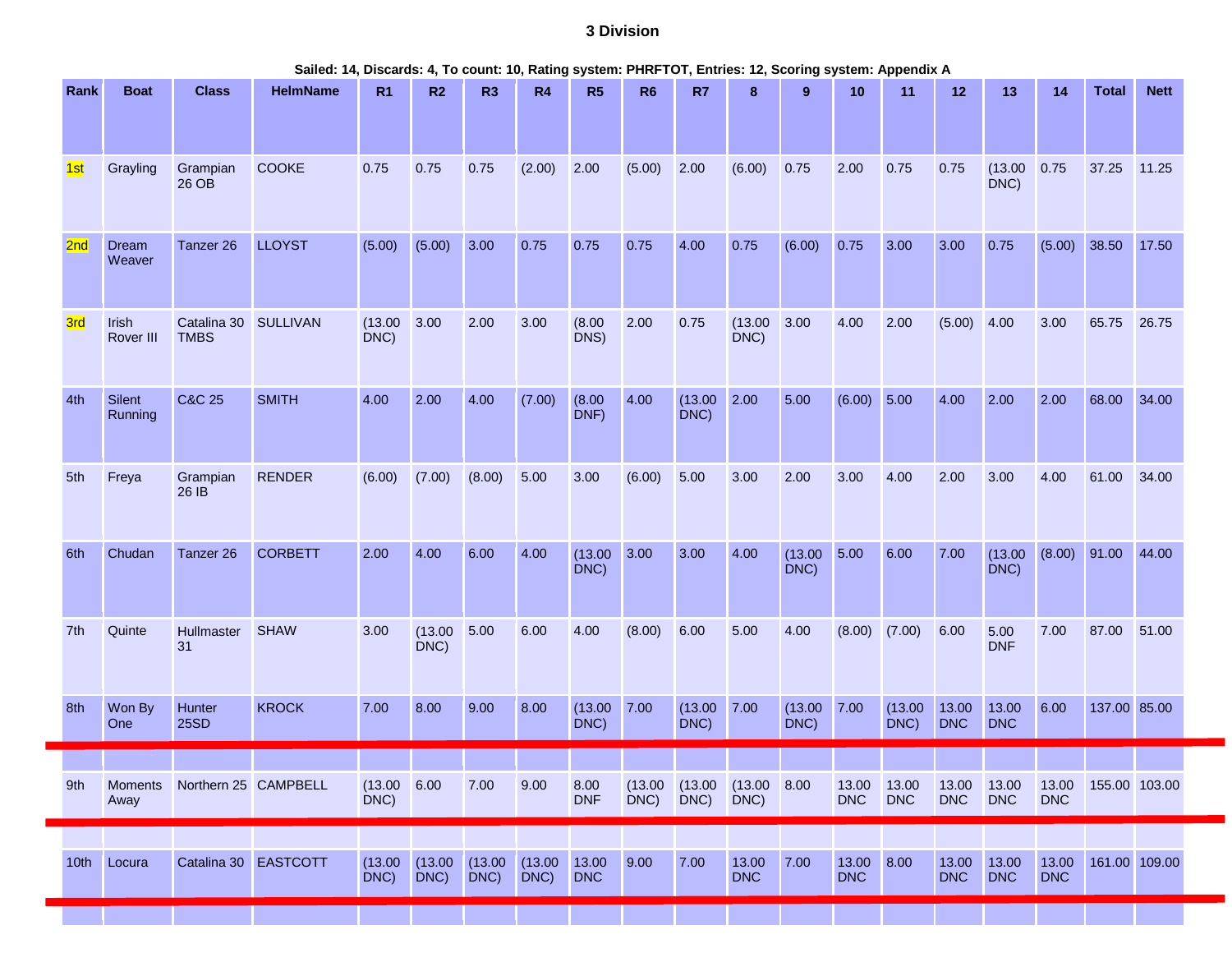| Rank             | <b>Boat</b> | <b>Class</b> | <b>HelmName</b>   | R <sub>1</sub> | R <sub>2</sub> | R3      | <b>R4</b> | R5         | <b>R6</b>  | <b>R7</b>  | 8          | 9          | 10 <sup>°</sup> | 11         | 12         | 13         | -14        | <b>Total</b>  | <b>Nett</b> |
|------------------|-------------|--------------|-------------------|----------------|----------------|---------|-----------|------------|------------|------------|------------|------------|-----------------|------------|------------|------------|------------|---------------|-------------|
|                  |             |              |                   |                |                |         |           |            |            |            |            |            |                 |            |            |            |            |               |             |
|                  |             |              |                   |                |                |         |           |            |            |            |            |            |                 |            |            |            |            |               |             |
|                  |             |              |                   |                |                |         |           |            |            |            |            |            |                 |            |            |            |            |               |             |
| 11th             | Wanda-      | Edel 26      | WANNAMAKER (13.00 |                | (13.00)        | (13.00) | 10.00     | 8.00       | (13.00)    | 8.00       | 13.00      | 13.00      | 13.00           | 13.00      | 13.00      | 13.00      | 9.00       | 165.00 113.00 |             |
|                  | rer         |              |                   | DNC)           | DNC)           | DNC)    |           | <b>DNF</b> | DNC)       | <b>DNF</b> | <b>DNC</b> | <b>DNC</b> | <b>DNC</b>      | <b>DNC</b> | <b>DNC</b> | <b>DNC</b> |            |               |             |
|                  |             |              |                   |                |                |         |           |            |            |            |            |            |                 |            |            |            |            |               |             |
|                  |             |              |                   |                |                |         |           |            |            |            |            |            |                 |            |            |            |            |               |             |
| 12 <sub>th</sub> | Katem       | Tanzer 26    | Wessel            | (13.00)        | (13.00)        | (13.00) | (13.00)   | 13.00      | 13.00      | 13.00      | 13.00      | 13.00      | 13.00 9.00      |            | 13.00      | 13.00      | 13.00      | 178.00 126.00 |             |
|                  |             |              |                   | DNC)           | DNC)           | DNC)    | DNC)      | DNC        | <b>DNC</b> | <b>DNC</b> | <b>DNC</b> | <b>DNC</b> | <b>DNC</b>      |            | <b>DNC</b> | <b>DNC</b> | <b>DNC</b> |               |             |
|                  |             |              |                   |                |                |         |           |            |            |            |            |            |                 |            |            |            |            |               |             |
|                  |             |              |                   |                |                |         |           |            |            |            |            |            |                 |            |            |            |            |               |             |

**Racers removed with less than 10 races --- no impact to standings**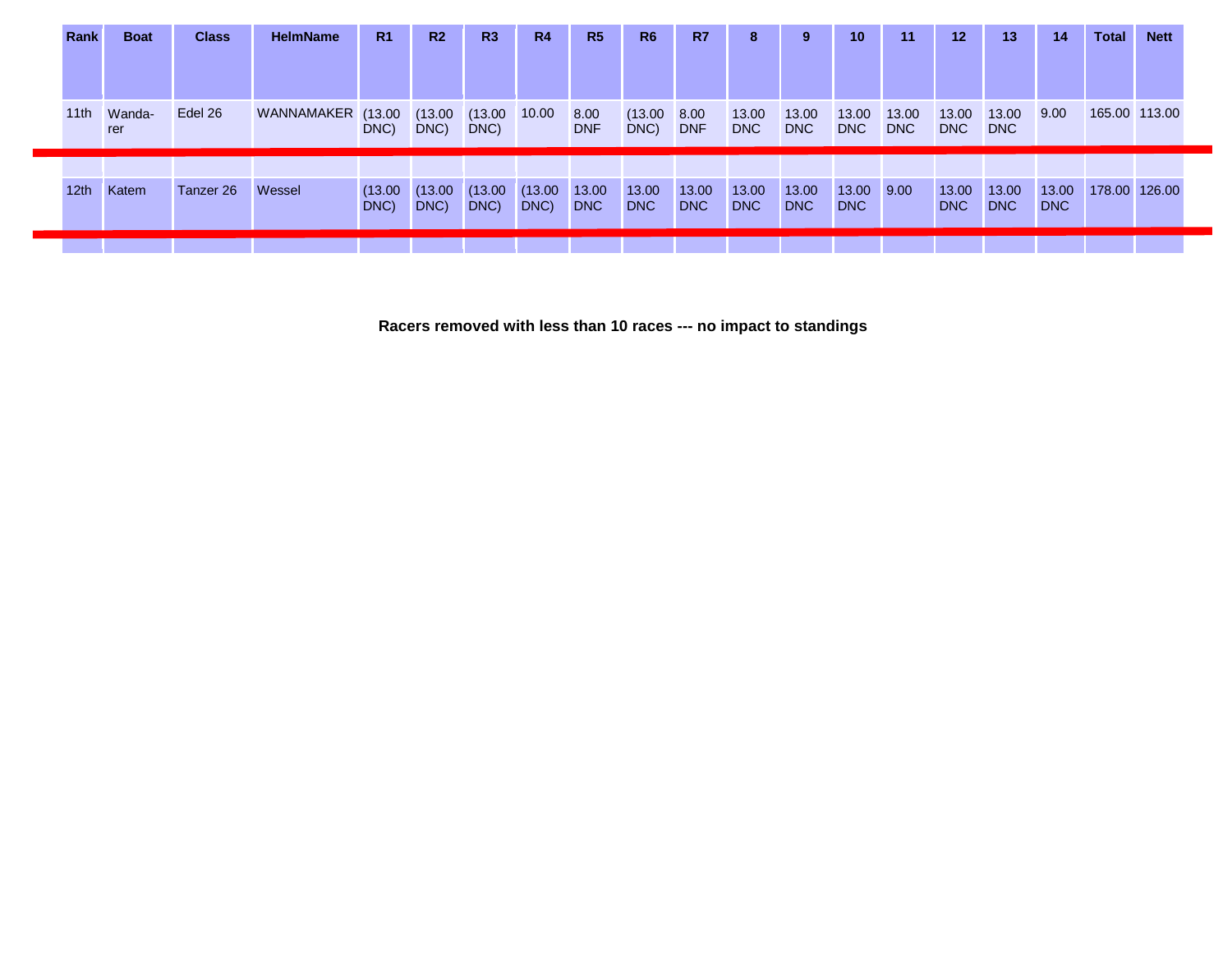# **Shark Division**

| Rank             | <b>Boat</b>               | <b>Class</b>     | <b>HelmName</b> | R <sub>1</sub> | R2             | R <sub>3</sub> | <b>R4</b>      | R <sub>5</sub>     | R <sub>6</sub>          | R7              | 8             | 9                       | 10              | 11              | 12              | 13                      | 14                  | <b>Total</b> | <b>Nett</b> |
|------------------|---------------------------|------------------|-----------------|----------------|----------------|----------------|----------------|--------------------|-------------------------|-----------------|---------------|-------------------------|-----------------|-----------------|-----------------|-------------------------|---------------------|--------------|-------------|
|                  |                           |                  |                 |                |                |                |                |                    |                         |                 |               |                         |                 |                 |                 |                         |                     |              |             |
| 1st              | <b>Tiger Niles</b>        | SHARK AKER<br>24 |                 | (3.00)         | (3.00)         | 0.75           | 3.00           | 0.75               | 0.75                    | 0.75            | 0.75          | 0.75                    | 2.00            | 0.75            | 3.00            | (15.00)<br>DNC)         | (15.00)<br>DNC)     | 49.25        | 13.25       |
| 2nd              | <b>Great White</b>        | 24               | SHARK MACKLIN   | 2.00           | 0.75           | 2.00           | 2.00           | 2.00               | (7.00)                  | 4.00            | $(5.00)$ 2.00 |                         | (6.00)          | 3.00            | 4.00            | (6.00)                  | 0.75                | 46.50        | 22.50       |
| 3rd              | Stress Relief SHARK STARR | 24               |                 | (5.00)         | (5.00)         | 3.00           | 4.00           | (15.00)<br>DNC)    | 2.00                    | 2.00            | 2.00          | 5.00                    | 0.75            | (8.00)          | 2.00            | 2.00                    | 2.00                | 57.75        | 24.75       |
| 4th              | <b>Higher Love</b>        | 24               | SHARK LANDER, R | 0.75           | 2.00           | 6.00           | 5.00           | 5.00               | 9.00                    | 3.00            | 3.00          | 3.00                    | (15.00)<br>DNC) | 5.00            | (15.00)<br>DNC) | (15.00)<br>DNC)         | (15.00)<br>DNC)     | 101.75 41.75 |             |
| 5th              | Pinner                    | 24               | SHARK FINDLATER | 4.00           | 4.00           | 7.00           | 0.75           | 6.00               | 3.00                    | (15.00)<br>DNC) | 4.00          | (15.00)<br>DNC)         | (15.00)<br>DNC) | 2.00            | 0.75            | (15.00)<br>DNC)         | 15.00<br><b>DNC</b> | 106.50 46.50 |             |
|                  |                           |                  |                 |                |                |                |                |                    |                         |                 |               |                         |                 |                 |                 |                         |                     |              |             |
| 6th              | Mako                      | 24               | SHARK WAGER     | 6.00           | 6.00           | (9.00)         | 8.00           | (15.00)<br>DNC)    | 4.00                    | 6.00            | 8.00          | (15.00)<br>DNC)         | 3.00            | 4.00            | (10.00)<br>OCS) | 3.00                    | 3.00                | 100.00 51.00 |             |
| 7th              | Airush                    | 24               | SHARK STEINITZ  | 10.00          | $(11.00)$ 8.00 |                | 6.00           | 7.00               | 6.00                    | 8.00            | 6.00          | (15.00)<br>DNC)         | 5.00            | (15.00)<br>DNC) | 7.00            | 0.75                    | (15.00)<br>DNC)     | 119.75 63.75 |             |
| 8th              | Rub-a-Dub                 | 24               | SHARK LEGATE    | 9.00           | (10.00)        | (10.00)        | 9.00           | (15.00)<br>DNC)    | 5.00                    | $(10.00)$ 7.00  |               | 7.00                    | 4.00            | 6.00            | 9.00            | 8.00                    | 4.00                | 113.00 68.00 |             |
| 9th              | Destination<br>Sao Miguel | 24               | SHARK PACHECO   | $(11.00)$ 8.00 |                | $(11.00)$ 7.00 |                | 8.00<br><b>DNS</b> | 8.00                    | 5.00            | (9.00) 8.00   |                         | (9.00)          | 9.00            | 5.00            | 5.00                    | 7.00                | 110.00 70.00 |             |
| 10 <sub>th</sub> | <b>Grey Hound</b>         | SHARK GRAY<br>24 |                 | 8.00           | 7.00           | 4.00           | $(11.00)$ 4.00 |                    | $(15.00 \ 9.00$<br>DNC) |                 | 10.00         | $(15.00 \ 8.00$<br>DNC) |                 | 7.00            | 8.00            | $(15.00 \ 6.00$<br>DNC) |                     | 127.00 71.00 |             |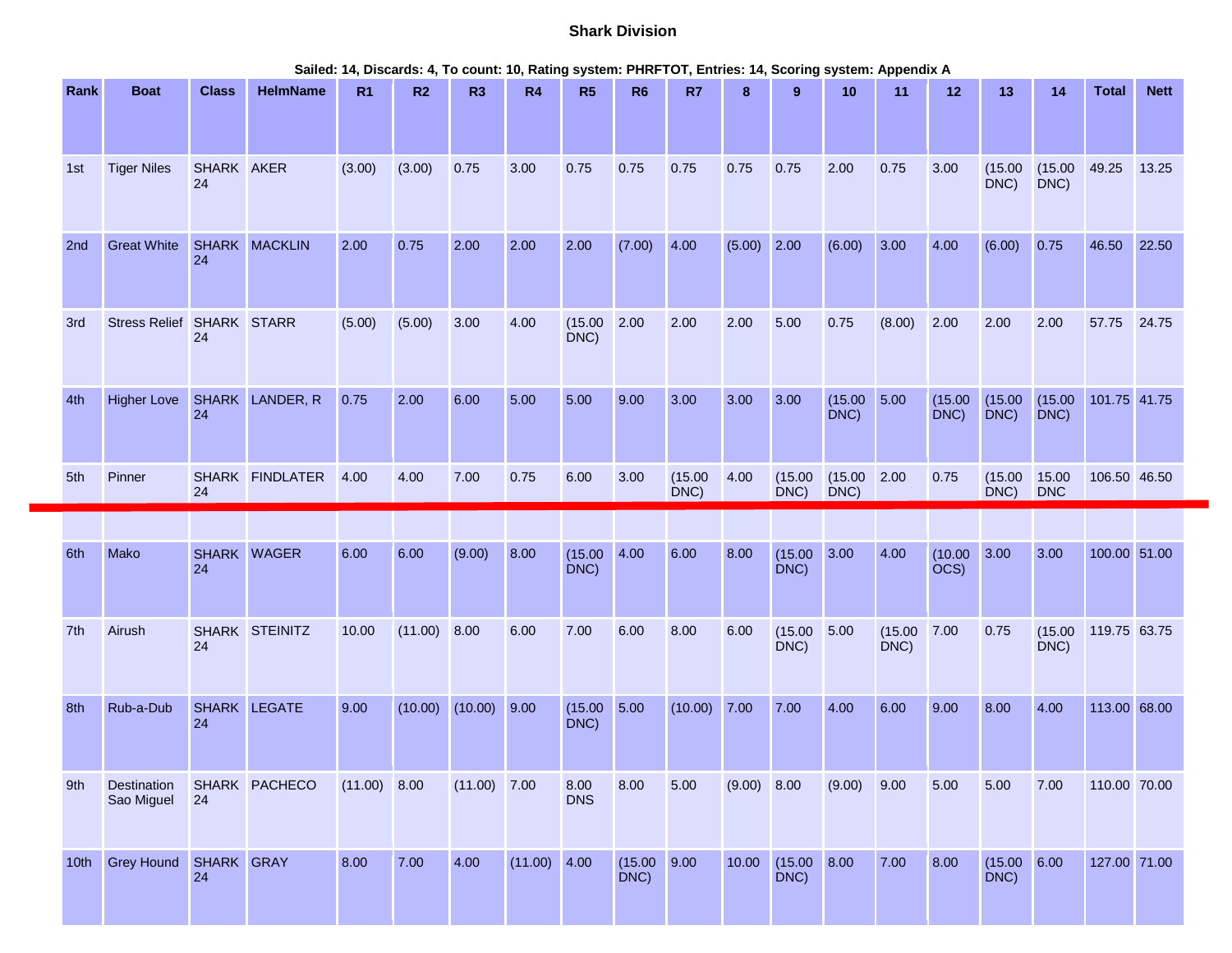| Rank             | <b>Boat</b>        | <b>Class</b> | <b>HelmName</b>      | R <sub>1</sub>  | R <sub>2</sub>      | R <sub>3</sub>  | <b>R4</b>       | R5                  | <b>R6</b>           | R7                  | 8                   | 9                   | 10                  | 11                  | 12                  | 13                  | 14                  | <b>Total</b>  | <b>Nett</b> |
|------------------|--------------------|--------------|----------------------|-----------------|---------------------|-----------------|-----------------|---------------------|---------------------|---------------------|---------------------|---------------------|---------------------|---------------------|---------------------|---------------------|---------------------|---------------|-------------|
|                  |                    |              |                      |                 |                     |                 |                 |                     |                     |                     |                     |                     |                     |                     |                     |                     |                     |               |             |
| 11th             | Head over<br>Heels | 24           | SHARK LANDER, C      | 7.00            | 9.00                | 5.00            | 10.00           | 3.00                | 10.00               | $(11.00)$ 11.00     |                     | 6.00                | 7.00                | (15.00)<br>DNC)     | (15.00)<br>DNC)     | 4.00                | (15.00)<br>DNC)     | 128.00 72.00  |             |
| 12 <sub>th</sub> | Unicorn            | 24           | SHARK BURCHAT        | (15.00)<br>DNC) | (15.00)<br>DNC)     | (15.00)<br>DNC) | (15.00)<br>DNC) | 15.00<br><b>DNC</b> | 15.00<br><b>DNC</b> | 15.00<br><b>DNC</b> | 12.00<br><b>DNF</b> | 9.00                | 10.00               | 10.00               | 15.00<br><b>DNC</b> | 7.00                | 5.00                | 173.00 113.00 |             |
|                  |                    |              |                      |                 |                     |                 |                 |                     |                     |                     |                     |                     |                     |                     |                     |                     |                     |               |             |
| 13 <sub>th</sub> | <b>Bullet</b>      | 24           | SHARK WILKES         | (15.00)<br>DNC) | (15.00)<br>DNC)     | (15.00)<br>DNC) | (15.00)<br>DNC) | 15.00<br><b>DNC</b> | 15.00<br><b>DNC</b> | 15.00<br><b>DNC</b> | 15.00<br><b>DNC</b> | 4.00                | 15.00<br><b>DNC</b> | 15.00<br><b>DNC</b> | 6.00                | 15.00<br><b>DNC</b> | 15.00<br><b>DNC</b> | 190.00 130.00 |             |
|                  |                    |              |                      |                 |                     |                 |                 |                     |                     |                     |                     |                     |                     |                     |                     |                     |                     |               |             |
| 14th             | Chiquilla          | 24           | SHARK SORENSON,<br>E | (15.00)<br>DNC) | 12.00<br><b>DNF</b> | (15.00)<br>DNC) | (15.00)<br>DNC) | (15.00)<br>DNC)     | 15.00<br><b>DNC</b> | 7.00                | 15.00<br>DNC        | 15.00<br><b>DNC</b> | 15.00<br><b>DNC</b> | 15.00<br><b>DNC</b> | 15.00<br><b>DNC</b> | 15.00<br><b>DNC</b> | 15.00<br><b>DNC</b> | 199.00 139.00 |             |
|                  |                    |              |                      |                 |                     |                 |                 |                     |                     |                     |                     |                     |                     |                     |                     |                     |                     |               |             |

**Racers removed with less than 10 races --- remaining boats rescored -- no impact to standings**